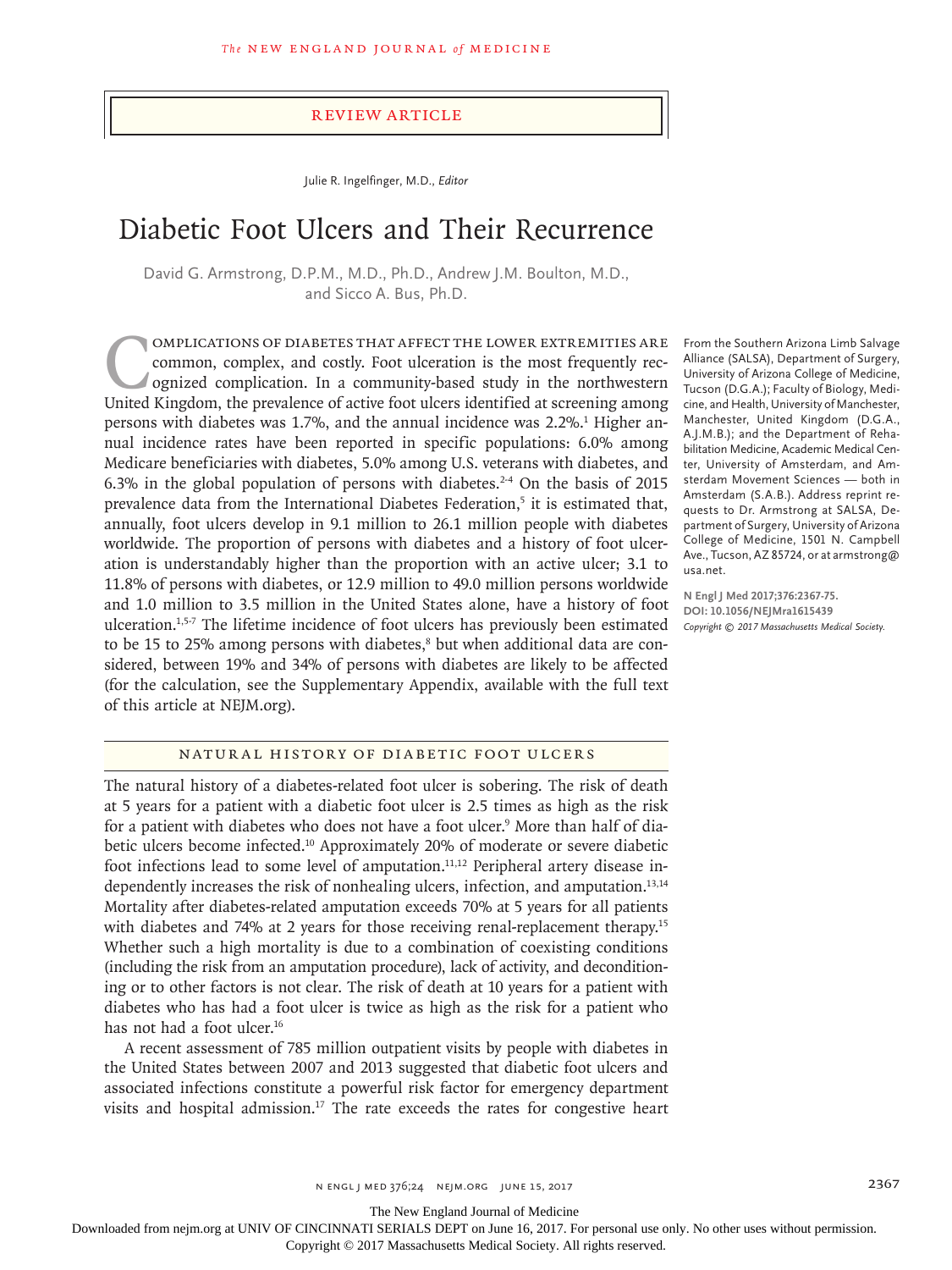

failure, renal disease, depression, and most forms of cancer. Data from England suggest that during the 2010–2011 period, just under 10% of

hospital admissions among patients with diabetes were either for ulcer care or for amputation.<sup>18</sup>

Similarly, the direct costs of treating diabetic foot complications exceed the treatment costs for many common cancers.<sup>19,20</sup> In the United States, a total of \$176 billion is spent annually on direct costs for diabetes care; as much as one third of this expenditure is lower-extremity–related, constituting a substantial cost to society. $21,22$ 

Diabetic foot ulcers are commonly caused by repetitive stress over an area that is subject to high vertical or shear stress in patients with peripheral neuropathy.23,24 Peripheral artery disease, when present, also contributes to the development of foot ulcers.23 Figure 1 shows the pathogenesis of a typical diabetic foot ulcer.

## Ulcer Healing

With appropriate therapy — surgical débridement, off-loading of pressure, attention to infection, and if necessary, vascular reconstruction — foot ulcers heal in many patients, and the need for amputation is averted.<sup>25,26</sup> On the basis of outcome data in specialized tertiary care hospitals in Europe, approximately 77% of diabetic foot ulcers heal within 1 year.<sup>27</sup> Factors associated with poor healing include advanced endorgan disease (congestive heart failure, peripheral artery disease, or end-stage kidney disease requiring renal-replacement therapy) and the inability to walk independently.<sup>27</sup>

# ULCER RECURRENCE and Remission

Unfortunately, even after the resolution of a foot ulcer, recurrence is common. By reviewing 19 compatible studies on incidence rates for ulcer recurrence,28-46 we estimate that roughly 40% of patients have a recurrence within 1 year after ulcer healing, almost 60% within 3 years, and 65% within 5 years (Fig. 2). Thus, it may be more useful to think of patients who have achieved wound closure as being in remission rather than being healed. The concept of remission may also provide a better framework for allocating resources, organizing care, and communicating information about risk.<sup>47</sup> The number of patients in remission is, by definition, far greater than the number of patients who have active diabetesrelated foot complications.1,7,10,12 Furthermore,

The New England Journal of Medicine

Downloaded from nejm.org at UNIV OF CINCINNATI SERIALS DEPT on June 16, 2017. For personal use only. No other uses without permission.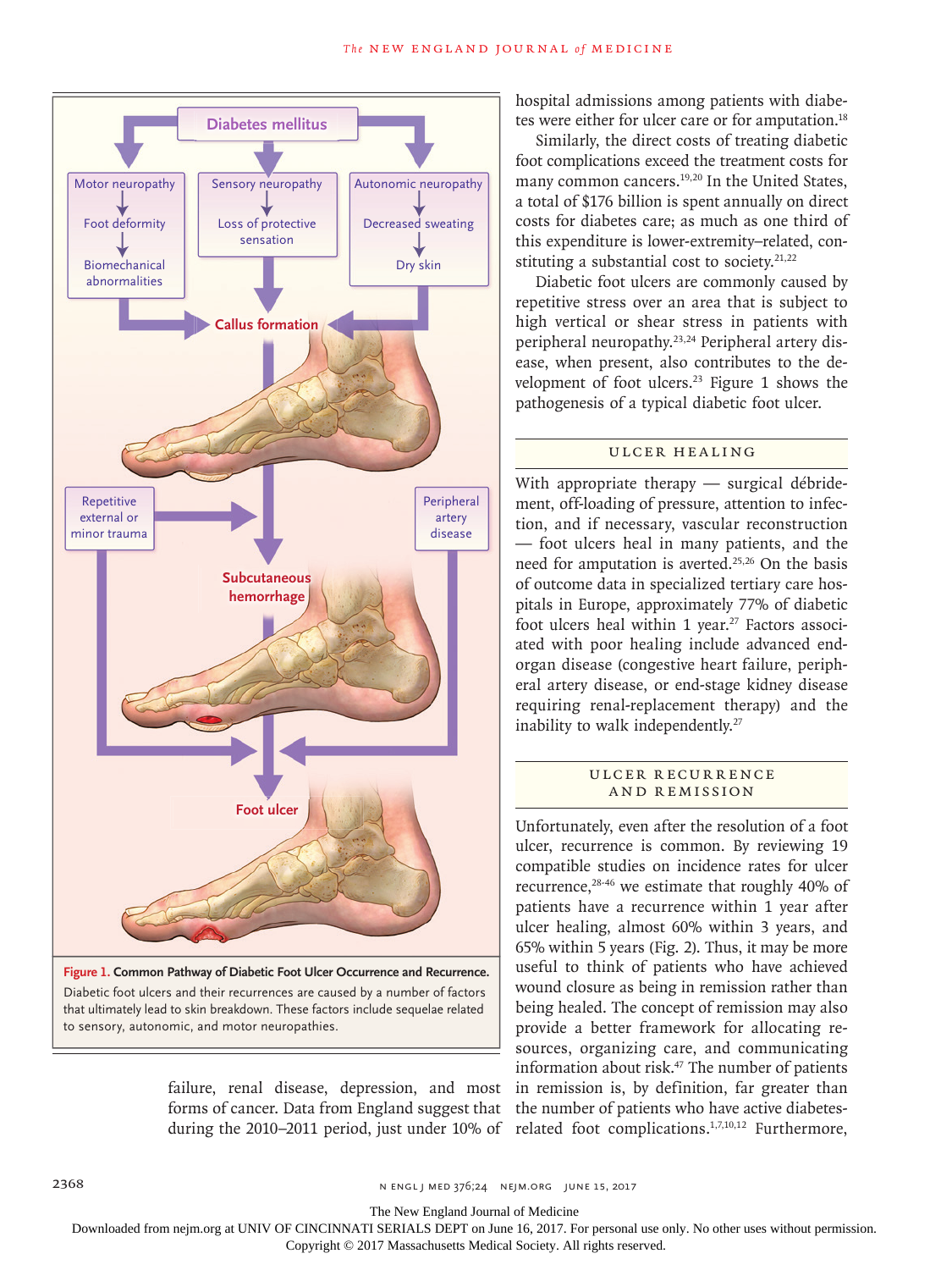for the minority of patients whose ulcers do not heal or for whom healing would pose an undue medical or social burden, a palliative approach that reduces the complexity of care and minimizes the risk of infection and the need for hospitalization may be preferable.<sup>48</sup>

The reasons that ulcer recurrence rates are so high appear to be biologic or behavioral or both. Many precipitating factors that led to the ulcer in the first place, such as peripheral neuropathy, foot deformity, increased plantar stress, and peripheral vascular disease, are generally not resolved after healing.<sup>49</sup> Although foot structure and blood supply to the foot may be improved by surgical intervention, such procedures do not resolve the profound concomitant neuropathy, which is the permissive component in the process that is triggered by repetitive stress and that leads to inflammation and ulceration.<sup>50</sup> Therefore, these physical factors may still conspire to cause an ulcer.

Physical factors may predominate in patients who have a history of a foot ulcer. Such patients have usually lost the "gift of pain," first described by Dr. Paul Brand in patients with leprosy.51 Patients who lack the warning symptoms associated with pain may not take the appropriate preventive measures, such as wearing their prescribed footwear at all times.52 The skin is normally weak just after an ulcer has healed, which is a time when patients should wear protective therapeutic footwear but might walk barefoot.53 Moreover, after a foot ulcer has healed, many patients think that they no longer have a foot problem, an opinion that may be shared by their caregivers. Consequently, the patients may not receive the follow-up podiatric care that is required to identify warning signs of a recurrence and to provide appropriate treatment.<sup>54</sup> All these behavioral factors combine to increase the chance of ulcer recurrence.

## R educing the R isk of Recurrence

Because of the high risk of infection, hospital admission, and amputation, prevention of ulcer recurrence is one of the most important topics in the current approach to diabetic foot disease. To guide preventive strategies, a good understanding of the factors that predict ulcer recurrence is needed. Furthermore, there are several



#### **Figure 2. Incidence of Ulcer Recurrence.**

Data are from nine prospective follow-up studies, one retrospective study, and the control groups (i.e., patients who received usual care) in nine randomized, controlled trials.<sup>28-46</sup> These studies were selected from a total of 322 reports identified from a PubMed search on September 27, 2016, with the use of "diabetes," "ulcer," and "recurrence" as the search terms. Some reports provided recurrence rates at multiple years (e.g., rates at 1, 3, and 5 years), hence the higher number of observations than studies. Only studies including at least 30 patients (in the usual-care group) were selected. An individual study with such a small sample may not have sufficient validity for drawing conclusions, but this minimum number was chosen to include enough studies for trend-line analysis, which seems valid from the 19 studies and 30 observations included. Studies could report on either all ulcers on the foot or ulcers on the plantar surface. A reference point at 0,0 has been included so that the trend line could be drawn. Ten-year recurrence data are from the footness been included so that been included and the control groups (i.e., patients ( $\frac{234}{10}$  and the control groups (i.e., patients domized, controlled trials.<sup>28.46</sup> These of "diabetes," "ulce

intervention strategies that may be helpful in increasing the number of ulcer-free days for patients with a history of foot ulceration.

The strongest predictor of diabetic foot ulceration is a previous foot ulcer.<sup>23,55</sup> Studies involving patients with healed foot ulcers show that early signs of skin damage such as abundant callus, blistering, or hemorrhage are among the strongest predictors of ulcer recurrence (Fig. 3).28,33,42,52,56 If these preulcerative lesions are identified in a timely manner, treating them is likely to prevent many ulcer recurrences. Biomechanical factors such as the degree of barefoot and in-shoe mechanical stress and the level of adherence to wearing prescribed footwear are also important factors in the recurrence of ulcers on the plantar foot surface (Fig. 3), $52$  and in-shoe mechanical stress is a factor in the recurrence of nonplantar foot ulcers, mostly through ill-fitting footwear. Because these biomechanical factors are amendable, proper treatment may have an

The New England Journal of Medicine

Downloaded from nejm.org at UNIV OF CINCINNATI SERIALS DEPT on June 16, 2017. For personal use only. No other uses without permission.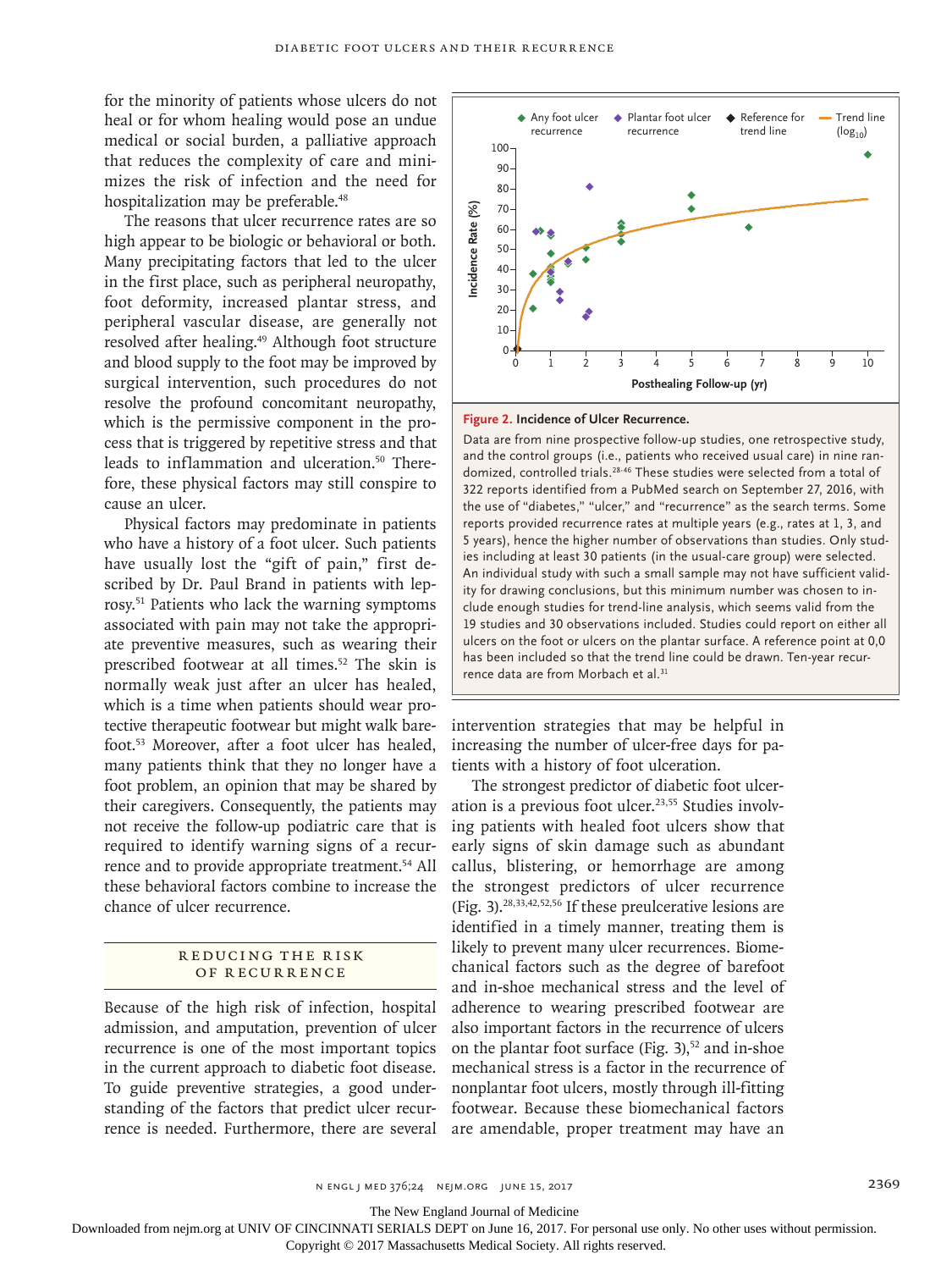#### **The NEW ENGLAND JOURNAL of MEDICINE**



#### **Figure 3. Risk Factors Independently Associated with Ulcer Recurrence.**

Data are from five studies that reported an odds or risk ratio.28,33,42,52,56 According to Monami et al.42 (blue), risk factors for ulcer recurrence are a vibration perception threshold greater than 25 V and a Geriatric Depression Scale score of 10 or higher (scores range from 0 to 15, with higher scores indicating more severe depression). According to Peters et al.56 (orange), risk factors for ulcer recurrence are the presence of peripheral artery disease and location of the previous ulcer at the plantar hallux. According to Dubský et al.<sup>28</sup> (purple), a plantar location of the ulcer, the presence of osteomyelitis, and elevated blood levels of C-reactive protein and glycated hemoglobin (all of which were determined at the time of study enrollment for patients with an active foot ulcer) are independent predictors of recurrence of foot ulcers. According to Reiber et al.<sup>33</sup> (gray), loss of protective sensation is a risk factor for recurrence of an ulcer on the plantar surface of the foot. According to Waaijman et al.,<sup>52</sup> risk factors for recurrence of an ulcer on the plantar surface of the foot (yellow) include the presence of a preulcerative lesion, low day-to-day variation in step activity, and a long cumulative duration of previous foot ulcers; risk factors for recurrence of a pressure-related plantar ulcer (green) include the presence of a preulcerative lesion, lack of both in-shoe peak pressure below 200 kPa and therapeutic-footwear adherence higher than 80%, high barefoot dynamic peak plantar pressure, and low day-today variation in step activity.

important role in preventing foot ulcer recurrence.

In 2015, the International Working Group on the Diabetic Foot systematically reviewed the medical literature on interventions for the prevention of ulcer recurrence.<sup>24,57</sup> Patient education is considered important and can improve patients' knowledge of diabetes-related foot problems and foot care.36 When given in only one or two sessions, however, patient education does not effectively prevent ulcer recurrence at 6 or 12 months.36 This apparent lack of efficacy provides an opportunity to strengthen clinician-to-patient educational efforts, through more continuous education or the use of specific educational techniques, but also to do more to promote and

measure outcomes associated with clinician training in diabetic foot care and counseling. To that end, Germany and Belgium have ratified national guidelines on the certification of specialty centers for diabetic foot care. A major part of that certification focuses on clinician training, along with assessment of the training.<sup>58</sup>

Limited data are available on the effect of self-management. Home monitoring of foot skin temperatures, as well as appropriate foot care when the temperature difference between feet exceeds a specified threshold, can effectively reduce the incidence of recurrent plantar ulcers.<sup>34,59,60</sup> High-quality evidence shows that consistent use of footwear with demonstrated relief of plantar pressure, as compared with standard-of-care

The New England Journal of Medicine

Downloaded from nejm.org at UNIV OF CINCINNATI SERIALS DEPT on June 16, 2017. For personal use only. No other uses without permission.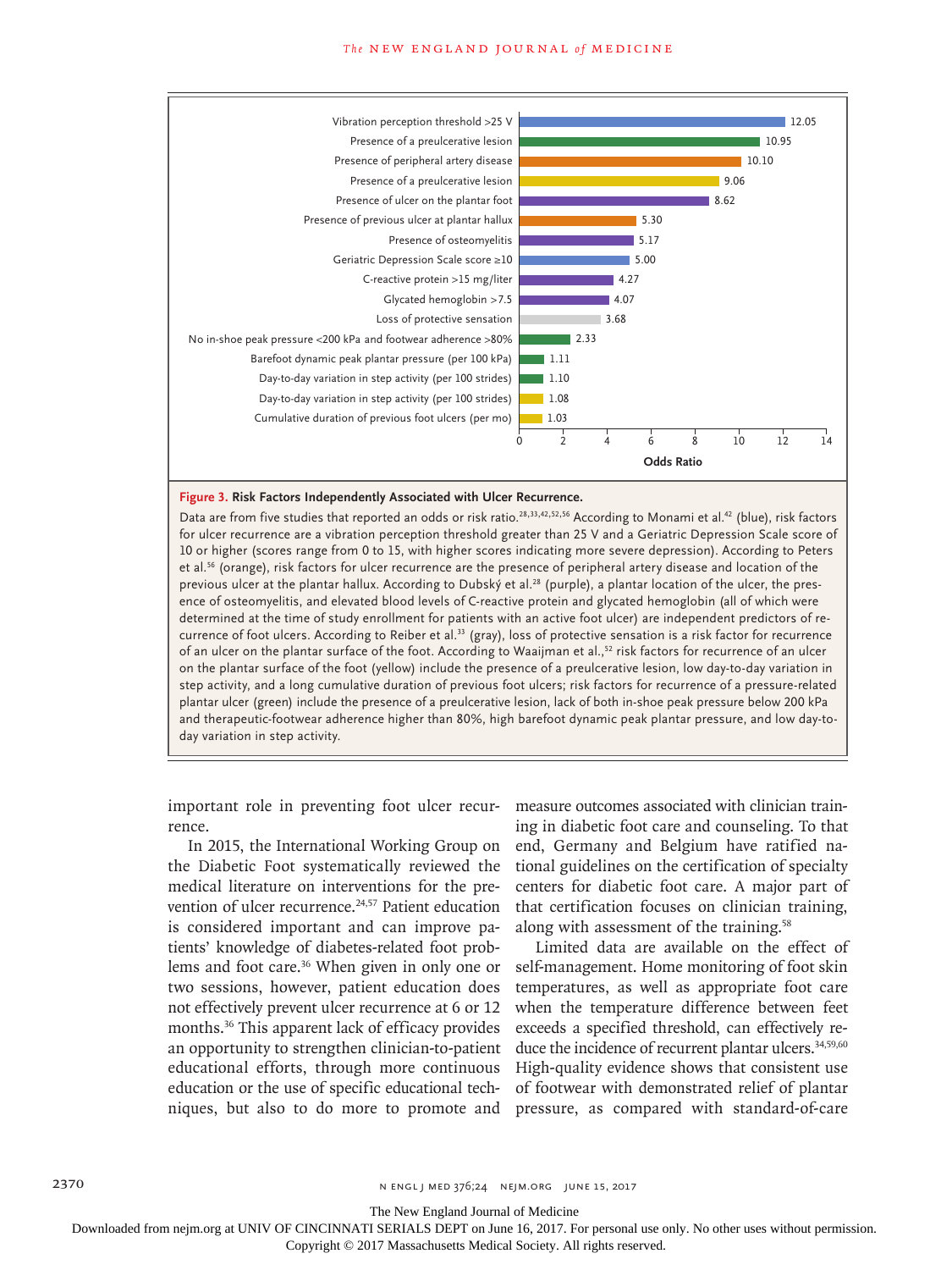| Table 1. Effect Sizes in Studies of Interventions to Reduce the Risk of Foot Ulcer Recurrence.* |                                   |                         |                               |                                         |                    |
|-------------------------------------------------------------------------------------------------|-----------------------------------|-------------------------|-------------------------------|-----------------------------------------|--------------------|
| <b>Intervention Category</b>                                                                    | <b>Effect of the Intervention</b> |                         |                               | <b>Effect of Adherence to Treatment</b> |                    |
|                                                                                                 | No. of Studies                    | Mean Sample Size        | Mean Effect Size <sup>+</sup> | No. of Studies                          | Mean Effect Sizet: |
|                                                                                                 |                                   | no. of patients (range) | % (range)                     |                                         | %                  |
| Integrated foot care                                                                            | Four <sup>35,61,62</sup>          | 179 (53 to 549)         | 30.9 (9.1 to 100)             | $Two^{63,64}$                           | 76.7               |
| Self-management                                                                                 | Four <sup>34,59,60,65</sup>       | 138 (70 to 225)         | 54.3 (-5.4 to 90.0)           | One <sup>34</sup>                       | 98.0               |
| Patient education                                                                               | TwO <sup>36,46</sup>              | 152 (131 to 172)        | $-13.4$ ( $-26.3$ to $-0.5$ ) | $TwO^{66,67}$                           | 85.5               |
| Therapeutic footwear                                                                            | Nine <sup>29,30,33,37,68-72</sup> | 181 (46 to 400)         | 47.2 (-14.6 to 92.9)          | $Two^{29,73}$                           | 58.1               |
| Foot surgery                                                                                    | Seven <sup>38,39,74-78</sup>      | 73 (40 to 207)          | 61.8 (10.4 to 100)            | None                                    |                    |

\* The five categories of preventive interventions were assessed for the 2015 systematic review of ulcer prevention performed by the International Working Group on the Diabetic Foot.57 All studies were controlled prospective or retrospective studies (randomized trial, cohort study, or case–control study). Information about the quality of the studies can be obtained from the systematic review.<sup>57</sup>

† The mean effect size is expressed as the percentage reduction in the risk of recurrent foot ulcer in the intervention group as compared with the group receiving usual care (control group). Therefore, negative percentages indicate an increase in the risk of recurrent foot ulcer in the intervention group as compared with the control group.

‡ The mean effect size is expressed as the percentage reduction in the risk of recurrent foot ulcer among patients who adhered to the study treatment as compared with those who did not adhere to the study treatment.

§ A fourth study of integrated foot care, by van Putten et al., is ongoing (ISRCTN number, 50646165).

plantar ulcers — specifically, recurrent ulcers on the plantar surface of the metatarsal heads. $29,30$ Foot surgery can effectively reduce the risk of recurrent ulcers, both plantar and nonplantar, in selected patients with an active foot ulcer that has not responded to nonsurgical treatment. In fact, foot surgery appears to be relatively more effective in preventing ulcer recurrence than in healing an active foot ulcer, but more welldesigned studies are needed before definitive statements about safety and efficacy can be made.26 Table 1 shows the effect sizes of interventions in five categories on the prevention of foot ulcer recurrence in persons with diabetes, as systematically reviewed by the International Working Group on the Diabetic Foot.<sup>57</sup>

# **Adherence to Treatment**

Adherence to treatment has now been confirmed to play an important role in the clinical outcome.24,57 Clinical trials of plantar ulcer healing have suggested strongly that pressure-relief devices that cannot be removed are associated with faster healing of ulcers than are removable devices.24,26 Furthermore, seven intervention studies,29,34,63,64,66,67,73 most of which were randomized, controlled trials, investigated the effect of adherence to specific recommendations for preventing ulcer recurrence, both plantar and nonplantar, and all these trials showed that patients who

therapeutic footwear, prevents the recurrence of follow the recommendations (obtaining professional foot care, monitoring their foot temperatures, or wearing therapeutic footwear) have significantly better outcomes than those who do not follow the recommendations (Table 1).<sup>57,79</sup> Effect sizes range from 58 to 98%; the overall effects of various preventive interventions (Table 1) are dampened by the fact that large numbers of patients do not adhere to the recommended treatment.79

> The problem of nonadherence should guide clinical practice much more than is currently the case, with a focus on identifying patients who are nonadherent or are anticipated to be nonadherent and aiming to improve adherence in conjunction with providing proper evidence-based foot care. An understanding of the reasons for nonadherence and the development of ways to improve adherence are urgently needed to help clinicians in this effort. We hypothesize that integrated wearable technologies (i.e., technologies that can provide information to the patient and clinician about whether and for how long the patient is wearing a given protective device) may be helpful in fostering this approach.

# **Recurrence of Plantar and Nonplantar Ulcers**

Most interventions, such as specialized footwear, self-management, and most surgical procedures, focus on preventing ulcer recurrence on the plantar foot surface. Plantar ulcers account for

The New England Journal of Medicine

Downloaded from nejm.org at UNIV OF CINCINNATI SERIALS DEPT on June 16, 2017. For personal use only. No other uses without permission.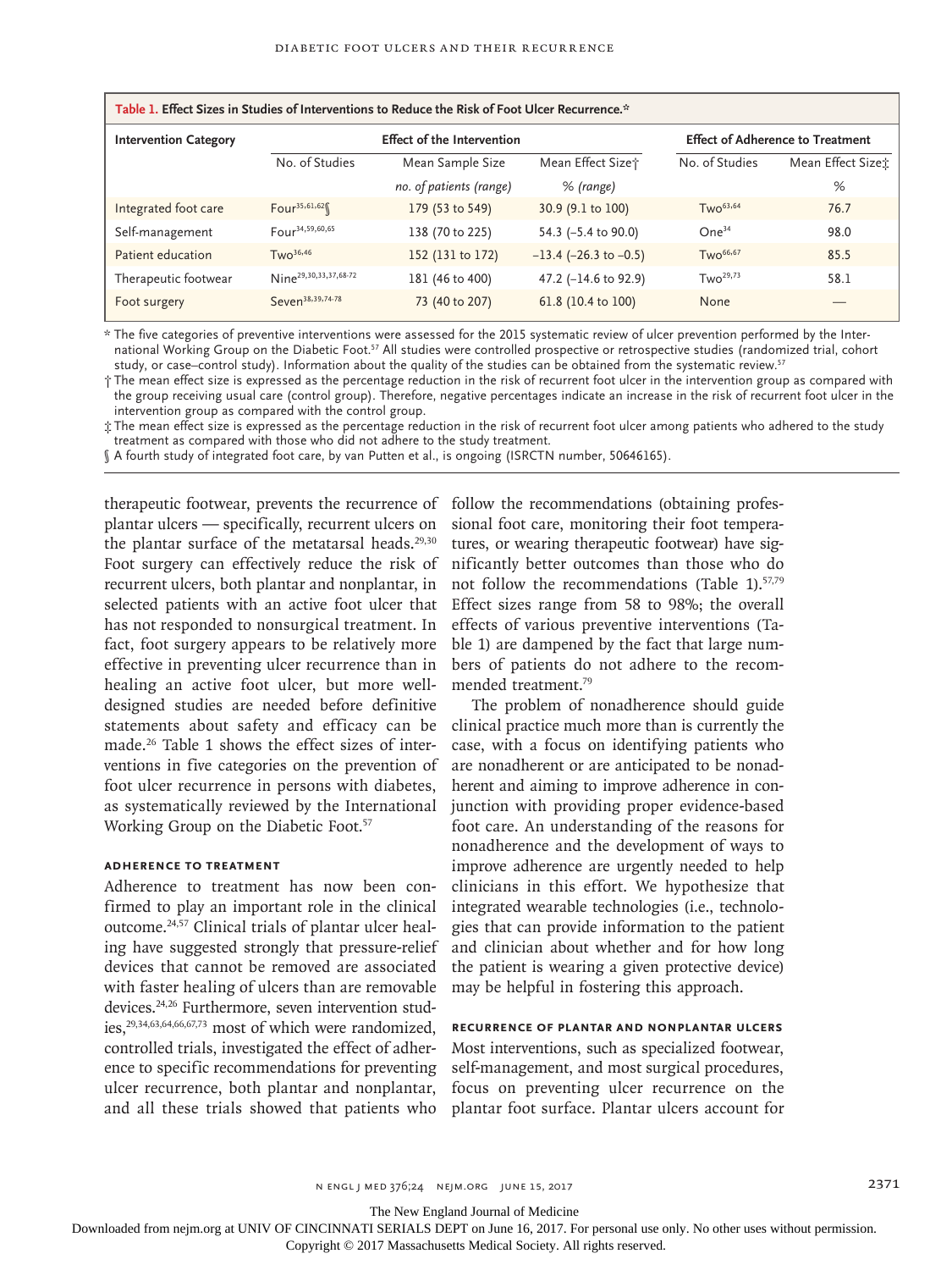approximately 50% of foot ulcers seen in specialized clinics.10 These ulcers are more difficult to prevent than nonplantar ulcers because of the weight-bearing biomechanics involved in a neuropathic limb, which is often devoid of painful feedback. Nevertheless, most nonplantar ulcers are on the dorsum or distal aspect of digits as a result of contractures and are also subject to moderate repetitive stress associated with neuropathy. Properly fitting shoes or specific surgical interventions are required to prevent recurrence of these ulcers. Several predictive factors, such as peripheral neuropathy, peripheral artery disease, and elevated glycated hemoglobin levels (Fig. 3) also contribute to nonplantar ulcers. Most studies of integrated foot care and patient education, as well as some studies of surgical intervention, focus on both plantar and nonplantar ulcers. Therefore, in discussing an overall strategy to prevent ulcer recurrence, we are referring to both plantar and nonplantar foot ulcers, unless we specify one type or the other.

## **Strategy for Overall Preventive Management**

Knowledge of the predictors of foot ulcer recurrence (Fig. 3) that may be altered by evidencebased interventions (Table 1) can be used to develop an overall strategy for preventive management. Such management should involve an integrated approach (Table 1).<sup>57</sup> However, integrated approaches that have been investigated do not involve state-of-the-art interventions or interventions that have recently been shown to have a large effect size, nor do they involve specific knowledge about factors that predict ulcer recurrence.

Prevention of foot ulcer recurrence requires good diabetes control, ongoing professional foot care at intervals of 1 to 3 months, and properly fitting footwear that has a demonstrated effect on the relief of plantar pressure. Furthermore, the temperature of the skin on the foot should be monitored and additional foot care instituted if any signs of inflammation appear. A strong educational focus with a team approach may help to promote patients' adherence to treatment recommendations.79,80 A vascular (surgical) intervention should be performed to address peripheral vascular disease. Surgery may also be required for biomechanical protection if nonsurgical treatment is not successful. Most recurrent foot ulcers are preventable when such recommendations are implemented.

Early recognition of new lesions in a patient with a previous diabetic foot ulcer is critically important for reducing the risk of complications. Callus, especially if hemorrhagic, is such a lesion; repetitive shear and vertical stress, in the absence of intervention, are likely to result in ulcer formation.<sup>52</sup> With the use of current techniques and technologies, the factors that lead to a preulcerative callus in the neuropathic foot can be identified and mitigated. Repetitive stress can be detected with a pressure platform and inshoe pressure sensors.<sup>81</sup> Such measurements can also be used to enhance the stress-reducing properties of therapeutic footwear and lower the risk of callus development and ulcer recurrence.<sup>29,30,82</sup>

Before diabetic foot ulcers develop, inflammation may be detected with the use of a simple infrared thermometer. Data from three randomized, controlled trials strongly favor the use of home-based thermometry to identify preulcerative plantar inflammation, as reflected by elevated temperatures.34,59,60 Patients can be counseled to limit their activity when such inflammation is present, just as they are instructed to modify insulin dosing after checking their blood glucose level. Such home-based and wearable or in-shoe–based strategies may facilitate home care and eliminate the need for hospital-based care. Although data strongly support the use of such strategies, implementation to date has not been widespread, ostensibly because of some key barriers, including the burden of having to check foot temperature at several locations on the foot on a daily basis over the course of a lifetime and the lack of easy access to calibrated equipment, the lack of reimbursement by insurance programs and health ministries, and the lack of industry interest in developing the technologies. A recent study suggests that use of newer-generation "smart mats" to measure temperatures may address at least some of these barriers to adoption.<sup>83</sup>

### Future Perspectives

For the patient with a foot ulcer in remission, there is a good chance of preventing a recurrent ulcer when state-of-the-art knowledge on prevention is put into practice. The International Working Group on the Diabetic Foot has provided clinicians with various evidence-based recommendations for prevention that may have a major effect in reducing the risk of ulcer recur-

The New England Journal of Medicine

Downloaded from nejm.org at UNIV OF CINCINNATI SERIALS DEPT on June 16, 2017. For personal use only. No other uses without permission.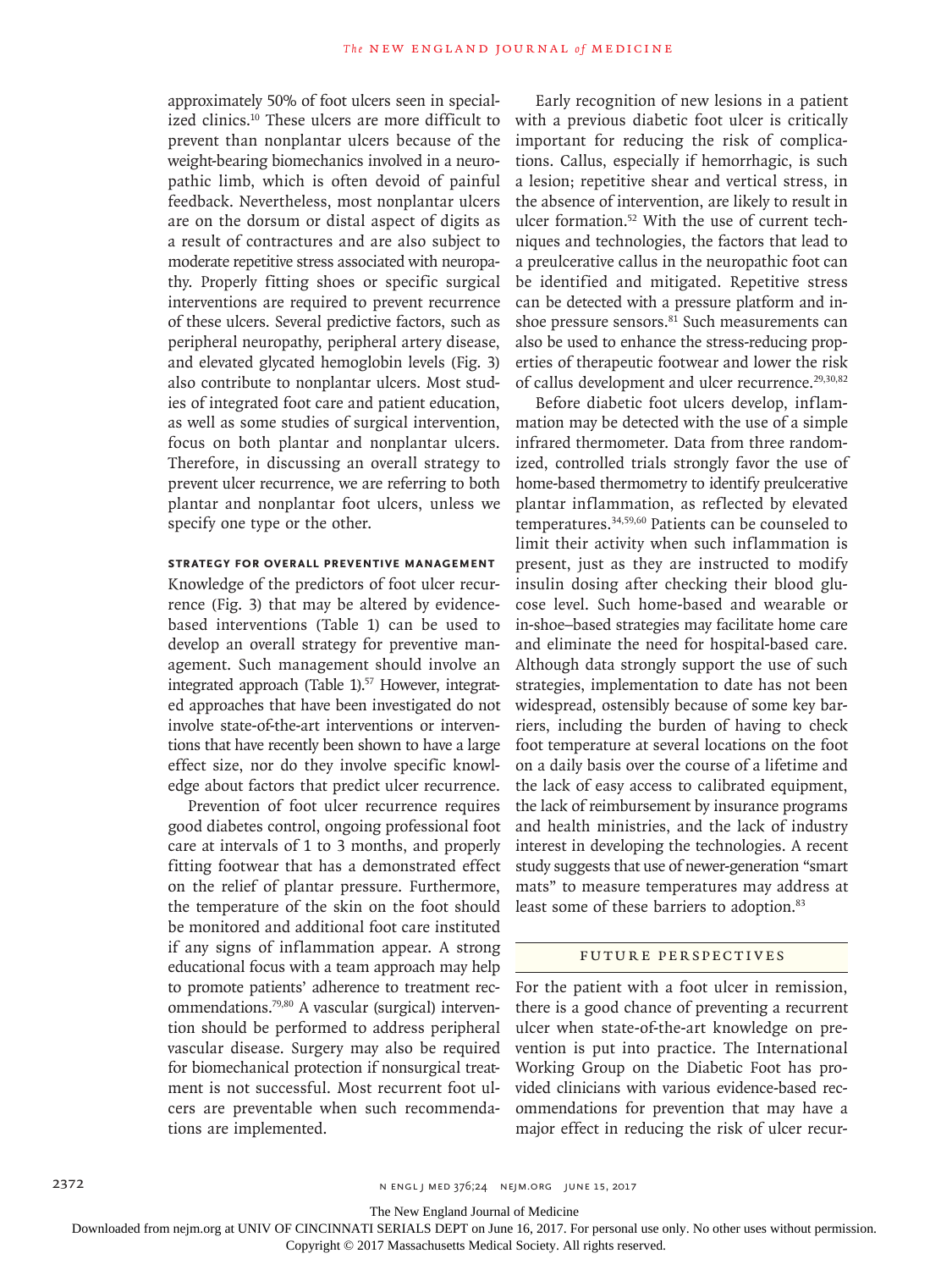patients and society.<sup>26,53</sup> New studies of the costeffectiveness of current integrated and innovative approaches and of the efficacy of technological support and patient feedback for improving selfmanagement and treatment adherence may foster the development of additional effective strategies for preventing ulcer recurrence. A specific focus on behavior and its role in adherence to and outcomes of therapy will also be important.

# **SUMMARY**

Lower-extremity complications of diabetes such as foot ulcers constitute a substantial burden for

rence and reducing the burden of this disease on people with diabetes. Once healed, foot ulcers frequently recur. This fact, coupled with demographic trends, requires a collective refocusing on prevention and a reallocation of resources from simply healing active ulcers to maximizing ulcer-free days for all patients with a history of diabetic foot ulceration. Aggressive therapy during active disease combined with a focus on improving care during remission can lead to more ulcer-free days, fewer inpatient and outpatient visits, and an improved quality of life.

> Dr. Armstrong reports receiving grant support from Spiracur and consulting fees from Kinetic Concepts. No other potential conflict of interest relevant to this article was reported.

> Disclosure forms provided by the authors are available with the full text of this article at NEJM.org.

#### **References**

**1.** Abbott CA, Carrington AL, Ashe H, et al. The North-West Diabetes Foot Care Study: incidence of, and risk factors for, new diabetic foot ulceration in a community-based patient cohort. Diabet Med 2002;19:377-84.

**2.** Zhang P, Lu J, Jing Y, Tang S, Zhu D, Bi Y. Global epidemiology of diabetic foot ulceration: a systematic review and metaanalysis. Ann Med 2017;49:106-16.

**3.** Margolis DJ, Malay DS, Hoffstad OJ, et al. Incidence of diabetic foot ulcer and lower extremity amputation among Medicare beneficiaries, 2006 to 2008 — diabetic foot ulcers: Data points #2. Rockville, MD: Agency for Healthcare Research and Quality, 2011.

**4.** Boyko EJ, Ahroni JH, Cohen V, Nelson KM, Heagerty PJ. Prediction of diabetic foot ulcer occurrence using commonly available clinical information: the Seattle Diabetic Foot Study. Diabetes Care 2006; 29:1202-7.

**5.** Diabetes atlas. 7th ed. Brussels: International Diabetes Federation, 2015 (http:// www.diabetesatlas.org).

**6.** History of foot ulcer among persons with diabetes — United States, 2000–2002. MMWR Morb Mortal Wkly Rep 2003;52: 1098-102.

**7.** Scottish Diabetes Survey Monitoring Group. Scottish Diabetes Survey 2014 (http:// diabetesinscotland.org.uk/Publications/ SDS2014.pdf).

**8.** Singh N, Armstrong DG, Lipsky BA. Preventing foot ulcers in patients with diabetes. JAMA 2005;293:217-28.

**9.** Walsh JW, Hoffstad OJ, Sullivan MO, Margolis DJ. Association of diabetic foot ulcer and death in a population-based cohort from the United Kingdom. Diabet Med 2016;33:1493-8.

**10.** Prompers L, Huijberts M, Apelqvist J, et al. High prevalence of ischaemia, infection and serious comorbidity in patients with diabetic foot disease in Europe: baseline results from the Eurodiale study. Diabetologia 2007;50:18-25.

**11.** Lipsky BA, Berendt AR, Cornia PB, et al. 2012 Infectious Diseases Society of America clinical practice guideline for the diagnosis and treatment of diabetic foot infections. Clin Infect Dis 2012;54(12): e132-e173.

**12.** Lavery LA, Armstrong DG, Wunderlich RP, Tredwell J, Boulton AJ. Diabetic foot syndrome: evaluating the prevalence and incidence of foot pathology in Mexican Americans and non-Hispanic whites from a diabetes disease management cohort. Diabetes Care 2003;26:1435-8.

**13.** Mills JL Sr, Conte MS, Armstrong DG, et al. The Society for Vascular Surgery Lower Extremity Threatened Limb Classification System: risk stratification based on Wound, Ischemia, and foot Infection (WIfI). J Vasc Surg 2014;59(1):220- 34.e1.

**14.** Ward R, Dunn J, Clavijo L, Shavelle D, Rowe V, Woo K. Outcomes of critical limb ischemia in an urban, safety net hospital population with high WIfI amputation scores. Ann Vasc Surg 2017;38:84-9.

**15.** Lavery LA, Hunt NA, Ndip A, Lavery DC, Van Houtum W, Boulton AJ. Impact of chronic kidney disease on survival after amputation in individuals with diabetes. Diabetes Care 2010;33:2365-9.

**16.** Iversen MM, Tell GS, Riise T, et al. History of foot ulcer increases mortality among individuals with diabetes: ten-year follow-up of the Nord-Trøndelag Health Study, Norway. Diabetes Care 2009;32: 2193-9.

**17.** Skrepnek GH, Mills JL Sr, Lavery LA, Armstrong DG. Health Care Service and Outcomes Among an Estimated 6.7 Million Ambulatory Care Diabetic Foot Cases in the U.S. Diabetes Care 2017 May 11 (Epub ahead of print).

**18.** Kerr M, Rayman G, Jeffcoate WJ. Cost of diabetic foot disease to the National Health Service in England. Diabet Med 2014;31:1498-504.

**19.** Barshes NR, Sigireddi M, Wrobel JS, et al. The system of care for the diabetic foot: objectives, outcomes, and opportunities. Diabet Foot Ankle 2013;4:4.

**20.** Armstrong DG, Wrobel J, Robbins JM. Guest editorial: are diabetes-related wounds and amputations worse than cancer? Int Wound J 2007;4:286-7.

**21.** Driver VR, Fabbi M, Lavery LA, Gibbons G. The costs of diabetic foot: the economic case for the limb salvage team. J Vasc Surg 2010;52:Suppl:17S-22S.

**22.** American Diabetes Association. Economic costs of diabetes in the U.S. in 2012. Diabetes Care 2013;36:1033-46.

**23.** Monteiro-Soares M, Boyko EJ, Ribeiro J, Ribeiro I, Dinis-Ribeiro M. Predictive factors for diabetic foot ulceration: a systematic review. Diabetes Metab Res Rev 2012;28:574-600.

**24.** Bus SA, van Deursen RW, Armstrong DG, Lewis JE, Caravaggi CF, Cavanagh PR. Footwear and offloading interventions to prevent and heal foot ulcers and reduce plantar pressure in patients with diabetes: a systematic review. Diabetes Metab Res Rev 2016;32:Suppl 1:99-118.

**25.** Hinchliffe RJ, Brownrigg JR, Andros G, et al. Effectiveness of revascularization of the ulcerated foot in patients with diabetes and peripheral artery disease: a systematic review. Diabetes Metab Res Rev 2016; 32:Suppl 1:136-44.

**26.** Bus SA, Armstrong DG, van Deursen RW, Lewis JE, Caravaggi CF, Cavanagh PR. IWGDF guidance on footwear and offloading interventions to prevent and heal foot ulcers in patients with diabetes. Diabetes Metab Res Rev 2016;32:Suppl 1: 25-36.

**27.** Prompers L, Schaper N, Apelqvist J, et al. Prediction of outcome in individuals with diabetic foot ulcers: focus on the differences between individuals with and

n engl j med 376;24 nejm.org June 15, 2017 2373

The New England Journal of Medicine

Downloaded from nejm.org at UNIV OF CINCINNATI SERIALS DEPT on June 16, 2017. For personal use only. No other uses without permission.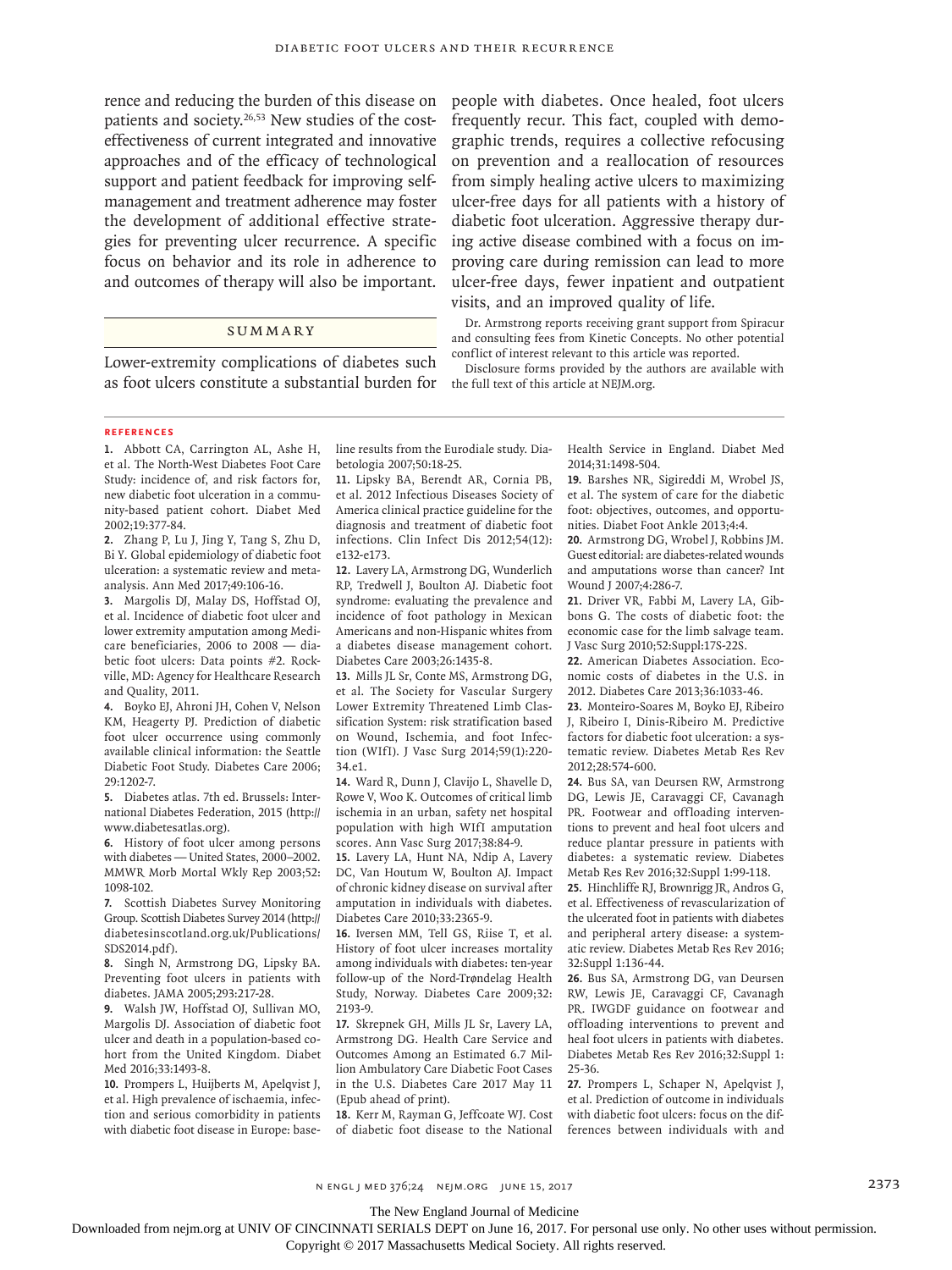without peripheral arterial disease: the EURODIALE Study. Diabetologia 2008;51: 747-55.

**28.** Dubský M, Jirkovská A, Bem R, et al. Risk factors for recurrence of diabetic foot ulcers: prospective follow-up analysis in the Eurodiale subgroup. Int Wound J 2013;10:555-61.

**29.** Bus SA, Waaijman R, Arts M, et al. Effect of custom-made footwear on foot ulcer recurrence in diabetes: a multicenter randomized controlled trial. Diabetes Care 2013;36:4109-16.

**30.** Ulbrecht JS, Hurley T, Mauger DT, Cavanagh PR. Prevention of recurrent foot ulcers with plantar pressure-based in-shoe orthoses: the CareFUL prevention multicenter randomized controlled trial. Diabetes Care 2014;37:1982-9.

**31.** Morbach S, Icks A, Rümenapf G, Armstrong DG. Comment on: Bernstein. Reducing foot wounds in diabetes. Diabetes Care 2013;36:e48. Diabetes Care 2013; 36(4):e62.

**32.** Apelqvist J, Larsson J, Agardh CD. Long-term prognosis for diabetic patients with foot ulcers. J Intern Med 1993;233: 485-91.

**33.** Reiber GE, Smith DG, Wallace C, et al. Effect of therapeutic footwear on foot reulceration in patients with diabetes: a randomized controlled trial. JAMA 2002; 287:2552-8.

**34.** Lavery LA, Higgins KR, Lanctot DR, et al. Preventing diabetic foot ulcer recurrence in high-risk patients: use of temperature monitoring as a self-assessment tool. Diabetes Care 2007;30:14-20.

**35.** Plank J, Haas W, Rakovac I, et al. Evaluation of the impact of chiropodist care in the secondary prevention of foot ulcerations in diabetic subjects. Diabetes Care 2003;26:1691-5.

**36.** Lincoln NB, Radford KA, Game FL, Jeffcoate WJ. Education for secondary prevention of foot ulcers in people with diabetes: a randomised controlled trial. Diabetologia 2008;51:1954-61.

**37.** Uccioli L, Faglia E, Monticone G, et al. Manufactured shoes in the prevention of diabetic foot ulcers. Diabetes Care 1995; 18:1376-8.

**38.** Mueller MJ, Sinacore DR, Hastings MK, Strube MJ, Johnson JE. Effect of Achilles tendon lengthening on neuropathic plantar ulcers: a randomized clinical trial. J Bone Joint Surg Am 2003;85-A: 1436-45.

**39.** Armstrong DG, Fiorito JL, Leykum BJ, Mills JL. Clinical efficacy of the pan metatarsal head resection as a curative procedure in patients with diabetes mellitus and neuropathic forefoot wounds. Foot Ankle Spec 2012;5:235-40.

**40.** Kloos C, Hagen F, Lindloh C, et al. Cognitive function is not associated with recurrent foot ulcers in patients with diabetes and neuropathy. Diabetes Care 2009; 32:894-6.

**41.** Ghanassia E, Villon L, Thuan Dit Dieudonné JF, Boegner C, Avignon A, Sultan A. Long-term outcome and disability of diabetic patients hospitalized for diabetic foot ulcers: a 6.5-year follow-up study. Diabetes Care 2008;31:1288-92.

**42.** Monami M, Longo R, Desideri CM, Masotti G, Marchionni N, Mannucci E. The diabetic person beyond a foot ulcer: healing, recurrence, and depressive symptoms. J Am Podiatr Med Assoc 2008;98: 130-6.

**43.** Winkley K, Stahl D, Chalder T, Edmonds ME, Ismail K. Risk factors associated with adverse outcomes in a population-based prospective cohort study of people with their first diabetic foot ulcer. J Diabetes Complications 2007;21:341-9.

**44.** Pound N, Chipchase S, Treece K, Game F, Jeffcoate W. Ulcer-free survival following management of foot ulcers in diabetes. Diabet Med 2005;22:1306-9.

**45.** Helm PA, Walker SC, Pullium GF. Recurrence of neuropathic ulceration following healing in a total contact cast. Arch Phys Med Rehabil 1991;72:967-70.

**46.** Gershater MA, Pilhammar E, Apelqvist J, Alm Roijer C. Patient education for the prevention of diabetic foot ulcers. Interim analysis of a randomised controlled trial due to morbidity and mortality of participants. Eur Diabetes Nurs 2011;8(3):102b-107b.

**47.** Armstrong DG, Mills JL. Toward a change in syntax in diabetic foot care: prevention equals remission. J Am Podiatr Med Assoc 2013;103:161-2.

**48.** Verdin C, Rao N. Exploring the value of a podiatric consult in palliative wound care. J Palliat Med 2017;20:6.

**49.** Bus SA. Priorities in offloading the diabetic foot. Diabetes Metab Res Rev 2012;28:Suppl 1:54-9.

**50.** Boulton AJM, Kirsner RS, Vileikyte L. Neuropathic diabetic foot ulcers. N Engl J Med 2004;351:48-55.

**51.** Boulton AJ. Diabetic foot — what can we learn from leprosy? Legacy of Dr Paul W. Brand. Diabetes Metab Res Rev 2012;28: Suppl 1:3-7.

**52.** Waaijman R, de Haart M, Arts ML, et al. Risk factors for plantar foot ulcer recurrence in neuropathic diabetic patients. Diabetes Care 2014;37:1697-705.

**53.** Bus SA, van Netten JJ, Lavery LA, et al. IWGDF guidance on the prevention of foot ulcers in at-risk patients with diabetes. Diabetes Metab Res Rev 2016;32:Suppl 1: 16-24.

**54.** Lavery LA, Hunt NA, Lafontaine J, Baxter CL, Ndip A, Boulton AJ. Diabetic foot prevention: a neglected opportunity in high-risk patients. Diabetes Care 2010; 33:1460-2.

**55.** Crawford F, Cezard G, Chappell FM,

et al. A systematic review and individual patient data meta-analysis of prognostic factors for foot ulceration in people with diabetes: the international research collaboration for the prediction of diabetic foot ulcerations (PODUS). Health Technol Assess 2015;19:1-210.

**56.** Peters EJ, Armstrong DG, Lavery LA. Risk factors for recurrent diabetic foot ulcers: site matters. Diabetes Care 2007; 30:2077-9.

**57.** van Netten JJ, Price PE, Lavery LA, et al. Prevention of foot ulcers in the at-risk patient with diabetes: a systematic review. Diabetes Metab Res Rev 2016;32:Suppl 1: 84-98.

**58.** Morbach S, Kersken J, Lobmann R, Nobels F, Doggen K, Van Acker K. The German and Belgian accreditation models for diabetic foot services. Diabetes Metab Res Rev 2016;32:Suppl 1:318-25.

**59.** Armstrong DG, Holtz-Neiderer K, Wendel C, Mohler MJ, Kimbriel HR, Lavery LA. Skin temperature monitoring reduces the risk for diabetic foot ulceration in high-risk patients. Am J Med 2007;120: 1042-6.

**60.** Lavery LA, Higgins KR, Lanctot DR, et al. Home monitoring of foot skin temperatures to prevent ulceration. Diabetes Care 2004;27:2642-7.

**61.** Dargis V, Pantelejeva O, Jonushaite A, Vileikyte L, Boulton AJ. Benefits of a multidisciplinary approach in the management of recurrent diabetic foot ulceration in Lithuania: a prospective study. Diabetes Care 1999;22:1428-31.

**62.** Cisneros LL. Evaluation of a neuropathic ulcers prevention program for patients with diabetes. Rev Bras Fisioter 2010; 14:31-7. (In Portuguese.)

**63.** Hamonet J, Verdié-Kessler C, Daviet JC, et al. Evaluation of a multidisciplinary consultation of diabetic foot. Ann Phys Rehabil Med 2010;53:306-18.

**64.** Armstrong DG, Harkless LB. Outcomes of preventative care in a diabetic foot specialty clinic. J Foot Ankle Surg 1998;37:460-6.

**65.** Armstrong DG, Holtz K, Wu S. Can the use of a topical antifungal nail lacquer reduce risk for diabetic foot ulceration? Results from a randomised controlled pilot study. Int Wound J 2005;2:166-70.

**66.** Viswanathan V, Madhavan S, Rajasekar S, Chamukuttan S, Ambady R. Amputation prevention initiative in South India: positive impact of foot care education. Diabetes Care 2005;28:1019-21.

**67.** Calle-Pascual AL, Durán A, Benedí A, et al. Reduction in foot ulcer incidence: relation to compliance with a prophylactic foot care program. Diabetes Care 2001; 24:405-7.

**68.** Lavery LA, LaFontaine J, Higgins KR, Lanctot DR, Constantinides G. Shearreducing insoles to prevent foot ulcer-

2374 **NENGL JUNE 2376;24 NEIM.ORG JUNE 15, 2017** 

The New England Journal of Medicine

Downloaded from nejm.org at UNIV OF CINCINNATI SERIALS DEPT on June 16, 2017. For personal use only. No other uses without permission.